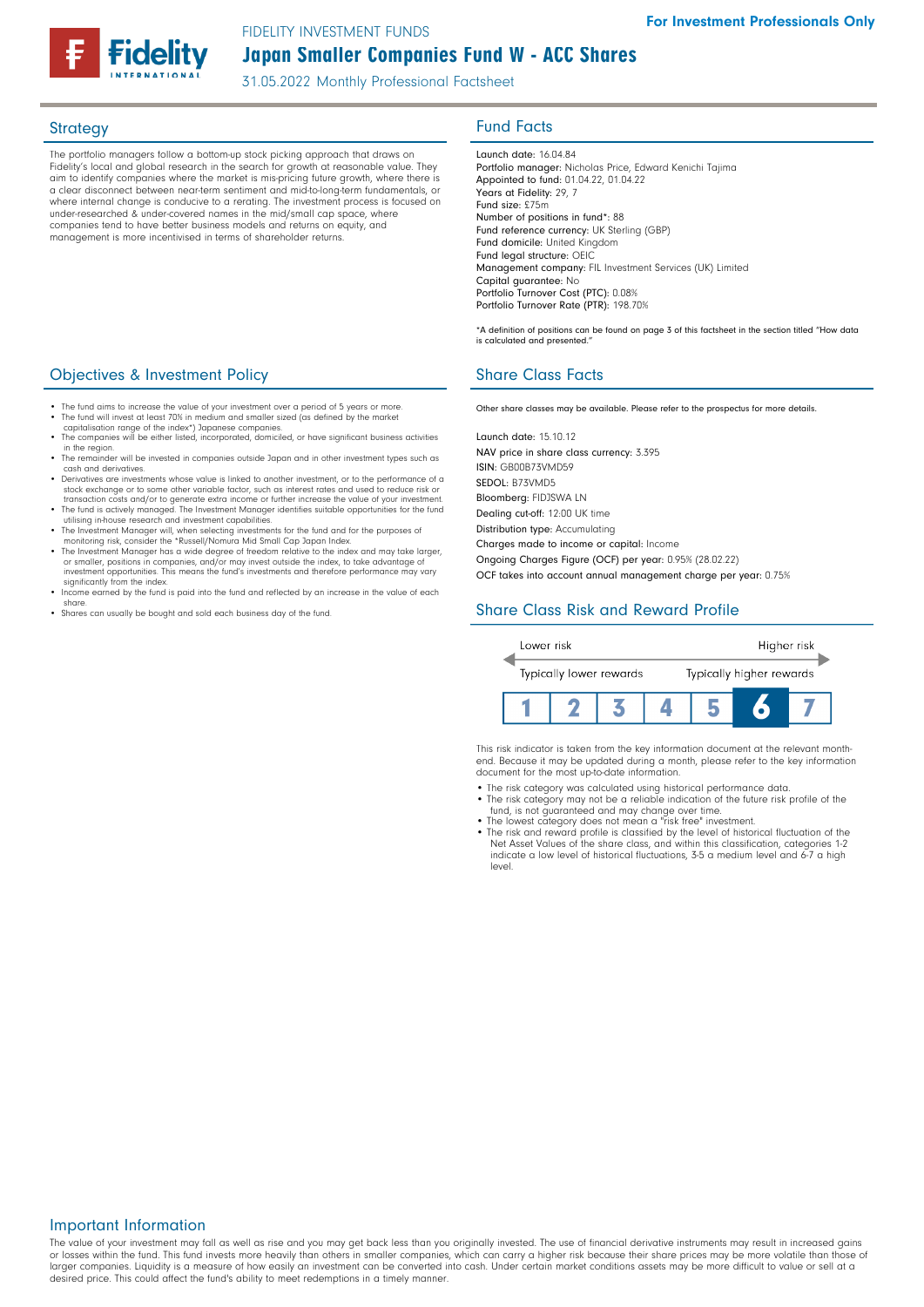

Past performance is not a reliable indicator of future results. The fund's returns can be affected by fluctuations in currency exchange rates.

# Performance Comparator(s)

Peer Group Universe

Morningstar IA Japan

Market index from 02.09.19 **Russell/Nomura Mid Small Cap Japan Net Index** 

Market index is for comparative purposes only unless specifically referenced in the Objectives & Investment Policy on page 1. The same index is used in the positioning tables on this factsheet. Where the effective date for the current market index is after the share class launch date, full history is available from Fidelity.

### Cumulative performance in GBP (rebased to 100)



Performance is shown for the last five years (or since launch for funds launched within that period).

### Performance for calendar years in GBP (%)



# Performance for 12 month periods in GBP (%)



### Volatility & Risk (3 years)

| Annualised Volatility: fund (%) | 16.03 | Annualised Alpha              | 1.31 |
|---------------------------------|-------|-------------------------------|------|
| <b>Relative Volatility</b>      | 1.15  | Beta                          | 1.03 |
| Sharpe Ratio: fund              | 0.18  | Annualised Tracking Error (%) | 7.15 |
| Sharpe Ratio: index             | 0.12  | Information Ratio             | 0.15 |
|                                 |       | R <sup>2</sup>                | 0.80 |

Calculated using month-end data points. Definitions of these terms can be found in the Glossary section of this factsheet.

### Performance to 31.05.22 in GBP (%)

|                                    |                          |                |                |                |                |                | Since     |
|------------------------------------|--------------------------|----------------|----------------|----------------|----------------|----------------|-----------|
|                                    | 1 <sub>m</sub>           | 3m             | <b>YTD</b>     | 1yr            | 3yr            | 5yr            | 15.10.12* |
| Fund cumulative growth             | $-1.3$                   | $-10.1$        | $-17.7$        | $-15.3$        | 9.7            | 9.6            | 161.2     |
| Index cumulative growth            | 1.2                      | $-3.6$         | $-6.6$         | $-5.0$         | 6.2            | 8.6            | 140.8     |
| Fund annualised growth             | $\overline{\phantom{a}}$ | $\sim$         | $\sim$         | $-15.3$        | 3.1            | 1.8            | 10.5      |
| Index annualised growth            | $\overline{\phantom{a}}$ | $\sim$         | $\sim$         | $-5.0$         | 2.0            | 1.7            | 9.6       |
| Ranking within Peer Group Universe |                          |                |                |                |                |                |           |
| <b>W</b> Accumulation Shares       | 62                       | 64             | 59             | 59             | 54             | 54             |           |
| Total number of funds              | 69                       | 69             | 68             | 68             | 68             | 63             |           |
| Quartile ranking**                 | 4                        | $\overline{4}$ | $\overline{4}$ | $\overline{4}$ | $\overline{4}$ | $\overline{4}$ |           |

Source of fund performance and volatility and risk measures is Fidelity. Performance is excluding initial charge. Basis: bid-bid with income reinvested, in GBP, net of fees. Market indices are sourced from RIMES and other data is sourced from third-party providers such as Morningstar.

\*Performance commencement date.

\*\*Quartile rank is for the fund's primary share class as identified by Morningstar, which may be different than the share class detailed in this factsheet and refers to performance over time rated on a scale of 1-4. A ranking of 1 indicates that the item being ranked is in the top 25% of the sample and so on. Rankings are based on a performance record that is<br>included in the Peer Group Universe. In line w not be the same class of this factsheet. Quartile ranking is an internal Fidelity International calculation. Ranking may vary by share class.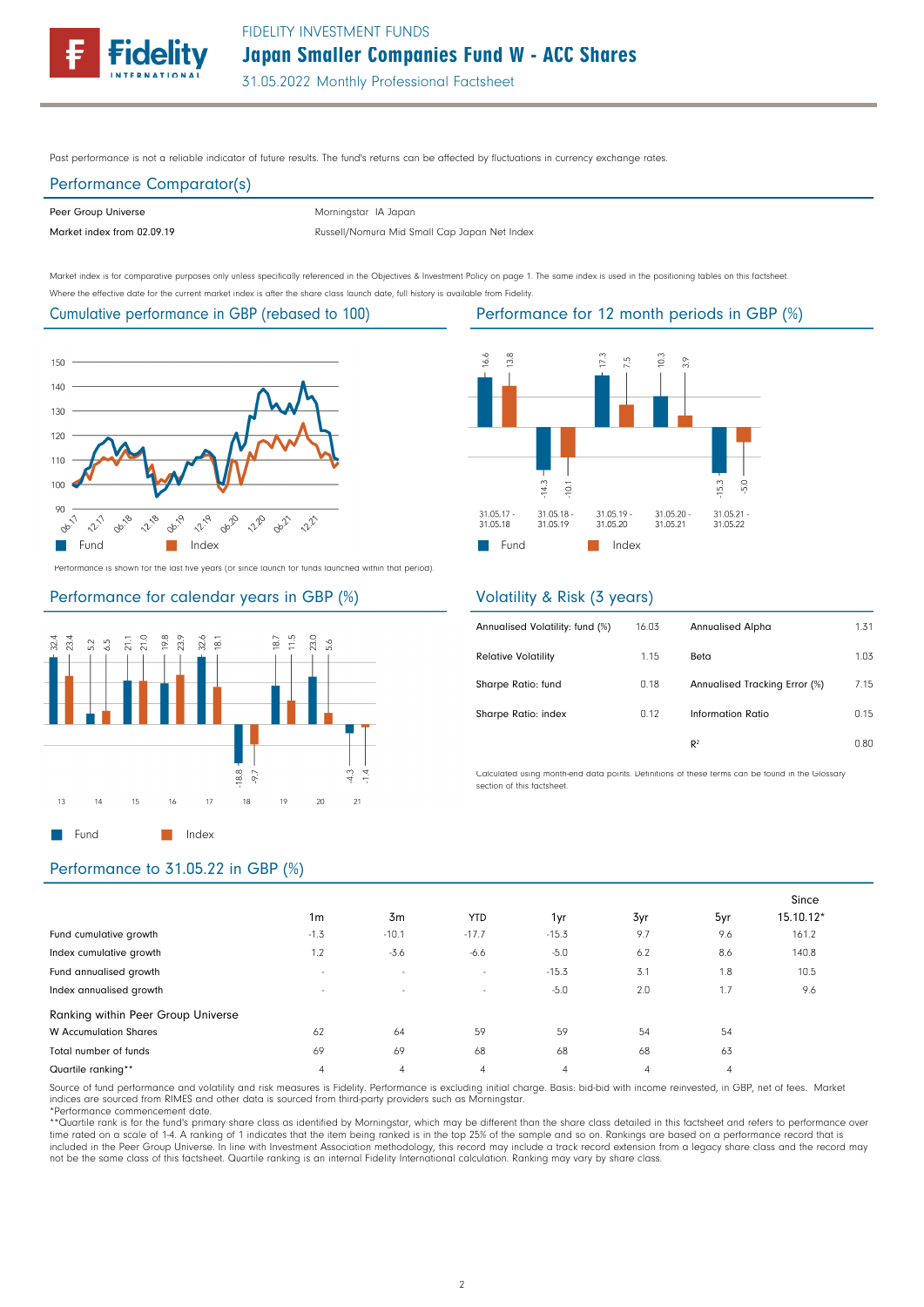

This factsheet contains information about the composition of the fund at a particular point in time. It aims to help you understand how the fund manager is positioned to achieve the fund's objectives.

The Equity Exposure table below provides an overall view of the fund. This represents - in percentage terms - how much of the fund is invested in the market. The higher the figure, the more the fund will take part in any market rises (or falls).

The definitions section provides a more comprehensive explanation of the individual elements in the table.

The exposure and positioning tables on page 4 break the fund down into a number of different views, each providing a different perspective on the fund's investments.

### Introduction **Introduction How data is calculated and presented**

Portfolio composition data has been calculated and presented according to several general principles, which are listed below.

- **Aggregation:** all investments, including derivatives, linked to a particular issuing company have been combined to form a total percentage holding for each company. The aggregate holding is referred to in this factsheet as a position. Where a company is listed in two separate countries, each listing may be classified as a separate issuing company. Exchange Traded Funds (ETFs) and derivatives on ETFs are treated as individual securities – ie not aggregated.

**Categorisation:** for investments that have underlying securities we use the attributes of the underlying issuing company or common share to determine the appropriate sector, market capitalisation band and geographic area.

- **Derivatives:** all derivatives are included on an exposure basis and, where necessary, are delta-adjusted. Delta-adjusting expresses derivatives in terms of the equivalent number of shares that would be needed to generate the same return.

"Basket" securities: securities that represent a number of company shares - like index futures or options - are allocated to categories (such as sector) whenever possible. Otherwise they are included in the "Other Index / Unclassified" category.

### Equity Exposure (% TNA)

| Equity          | Exposure<br>$(%$ (% TNA)<br>98.2 |
|-----------------|----------------------------------|
| Other           | 0.0                              |
| Uninvested Cash | 1.8                              |

### Definition of terms:

Equity: the percentage of the fund that is currently invested in the equity market.

Other: the value of any non-equity investments (excluding cash funds) expressed as a percentage of fund TNA.

Uninvested cash: this is 100% minus the fund's Equity exposure and minus Other. This leaves any residual cash exposure that is not invested in shares or via derivatives. % TNA: Data is presented as a percentage of TNA, which stands for Total Net Assets (the value of all the fund's assets after the deduction of any liabilities).

### Active Money

Active Money

91.2%

This is the sum of the fund's overweight positions (including effective cash) when compared to the market index.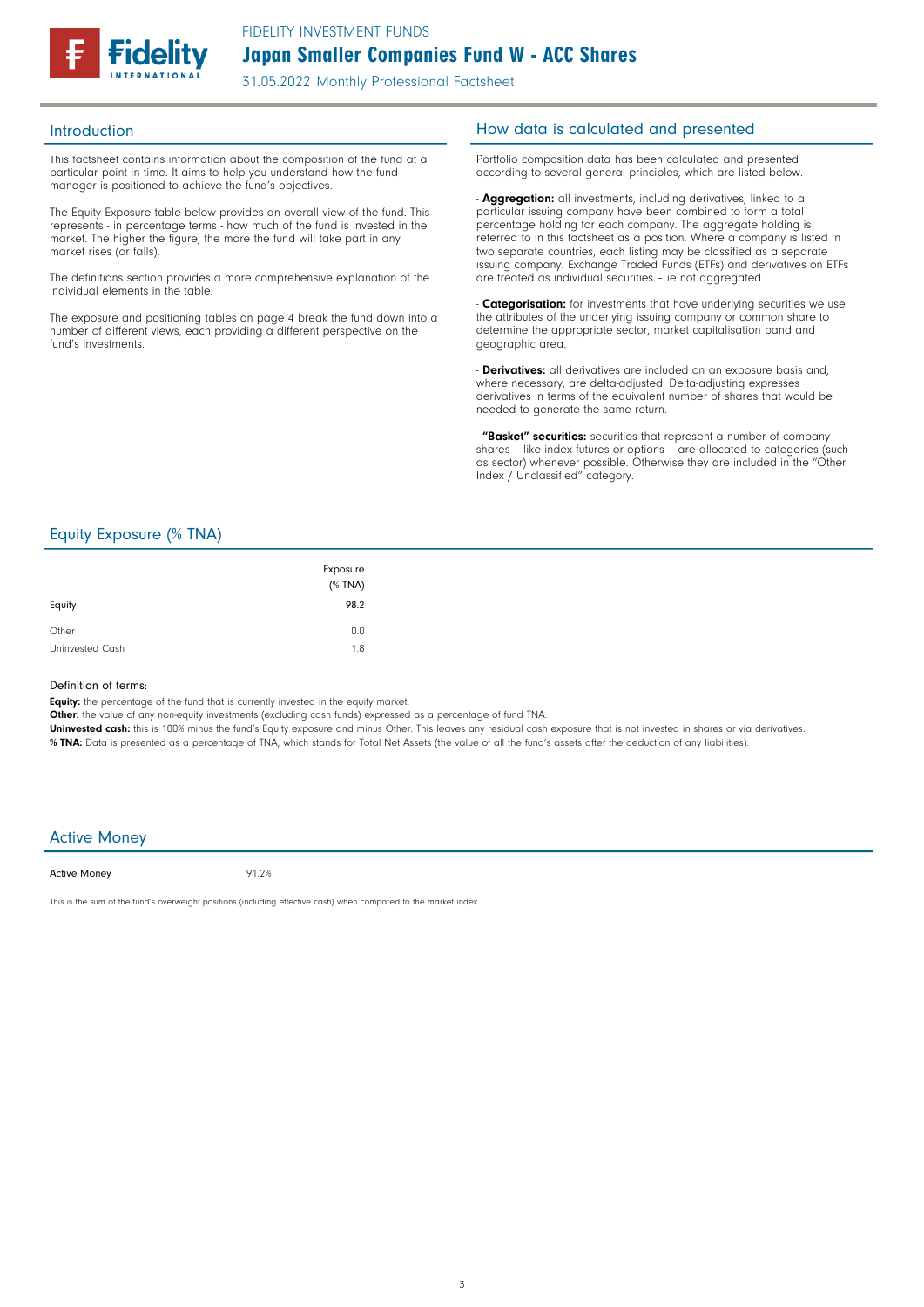# Japan Smaller Companies Fund W - ACC Shares FIDELITY INVESTMENT FUNDS

31.05.2022 Monthly Professional Factsheet

| <b>TPX Sector</b>            | Fund | Index | Relative | GBP              |
|------------------------------|------|-------|----------|------------------|
| Information & Communication  | 16.6 | 7.9   | 8.6      | >10 <sub>k</sub> |
| <b>Electric Appliances</b>   | 16.2 | 11.5  | 4.7      | $5 - 10$         |
| Services                     | 13.3 | 5.9   | 7.4      | $1-5b$           |
| Chemicals                    | 8.6  | 8.2   | 0.4      | $0-1b$           |
| Precision Instruments        | 7.9  | 1.4   | 6.4      | Tota             |
| Retail Trade                 | 6.8  | 6.6   | 0.2      | Inde             |
| Foods                        | 5.6  | 4.8   | 0.8      | Tota             |
| Other Products               | 5.4  | 2.4   | 2.9      |                  |
| <b>Wholesale Trade</b>       | 5.3  | 4.9   | 0.3      |                  |
| Machinery                    | 4.9  | 5.4   | $-0.6$   |                  |
| Other Sectors                | 7.7  | 40.9  | $-33.3$  |                  |
| <b>Total Sector Exposure</b> | 98.2 | 100.0 |          |                  |
| Other Index / Unclassified   | 0.0  | 0.0   |          |                  |
| <b>Total Equity Exposure</b> | 98.2 | 100.0 |          |                  |

# Sector/Industry Exposure (% TNA) Market Capitalisation Exposure (% TNA)

| GBP                                                  | Fund        | Index        | Relative |
|------------------------------------------------------|-------------|--------------|----------|
| $>10$ bn                                             | 14.3        | 24.2         | $-9.9$   |
| 5-10 <sub>bn</sub>                                   | 15.0        | 24.9         | $-9.9$   |
| $1-5$ bn                                             | 39.9        | 36.2         | 3.6      |
| $0-1$ bn                                             | 29.1        | 14.7         | 14.3     |
| <b>Total Market Cap Exposure</b>                     | 98.2        | 100.0        |          |
| Index / Unclassified<br><b>Total Equity Exposure</b> | 0.0<br>98.2 | 0.0<br>100.0 |          |

# Geographic Exposure (% TNA)

|       |                 | Fund Index Relative |
|-------|-----------------|---------------------|
| Japan | 98.2 100.0 -1.8 |                     |

| <b>Total Geographic Exposure</b> | 98.2 | 100.0 |
|----------------------------------|------|-------|
| Other Index / Unclassified       | n n  | n n   |
| <b>Total Equity Exposure</b>     | 98.2 | 100.0 |

### Top Positions (% TNA)

|                           | TPX Sector                  |
|---------------------------|-----------------------------|
| MITSULHIGH-TEC INC.       | <b>Electric Appliances</b>  |
| <b>MISUMI GROUP INC</b>   | Wholesale Trade             |
| RINNAI CORP               | Metal Products              |
| RYOHIN KFIKAKU CO LTD     | Retail Trade                |
| YAMAHA CORP               | Other Products              |
| OLYMPUS CORP              | Precision Instruments       |
| <b>JUSTSYSTEMS CORP</b>   | Information & Communication |
| KOTOBUKI SPIRITS CO LTD   | Foods                       |
| KANSAI PAINT CO LTD OSAKA | Chemicals                   |
| ROUND ONE CORP            | Services                    |

|                           | Fund | Index | Relative |
|---------------------------|------|-------|----------|
| MITSULHIGH-TFC INC.       | 5.4  | 0.1   | 5.3      |
| MISUMI GROUP INC.         | 3.9  | 0.2   | 3.7      |
| RINNAL CORP               | 3.1  | 0.1   | 2.9      |
| RYOHIN KEIKAKLI CO LTD    | 3.0  | 0.1   | 2.8      |
| OLYMPUS CORP              | 2.8  | 0.0   | 2.8      |
| YAMAHA CORP               | 2.9  | 0.3   | 2.6      |
| <b>JUSTSYSTEMS CORP</b>   | 2.6  | 0.1   | 2.5      |
| KOTOBUKI SPIRITS CO LTD   | 2.5  | 0.1   | 2.5      |
| KANSAI PAINT CO LTD OSAKA | 2.5  | 0.1   | 7.4      |
| ROUND ONE CORP            | 2.3  | 0.0   | 2.2      |

# Positions Concentration (% TNA)

|        | Fund | Index |
|--------|------|-------|
| Top 10 | 31.0 | 8.0   |
| Top 20 | 50.7 | 14.8  |
| Top 50 | 83.4 | 30.1  |

### Japan Japan Japan Japan Japan Japan Japan Japan Japan Japan Geographic Location 0.1 0.2 0.1 0.1 0.3 0.0 0.1 0.1 0.1  $0.0$ Fund Index Relative 5.4 3.9 3.1 3.0 2.9 2.8 2.6 2.5 2.5  $2.3$ 5.3 3.7 2.9 2.8 2.6 2.8 2.5 2.5 2.4  $2.2$

### Top Overweight Positions (% TNA) Top Underweight Positions (% TNA)

|                                   | Fund | Index | Relative |
|-----------------------------------|------|-------|----------|
| <b>TOSHIRA CORP</b>               | 0.0  | 0.9   | $-0.9$   |
| <b>MARUBENI CORP</b>              | 0.0  | 0.9   | $-0.9$   |
| SUMITOMO CORP                     | 0.0  | 0.9   | $-0.9$   |
| SOMPO HOLDINGS INC.               | 0.0  | 0.8   | $-0.8$   |
| <b>RANDAL NAMCO HOLDINGS INC.</b> | 0.0  | 0.8   | $-0.8$   |
| ADVANTEST CORP                    | 0.0  | 0.8   | $-0.8$   |
| NIPPON STFFL CORP                 | 0.0  | 0.8   | $-0.8$   |
| MS&AD INS GROUP HLDGS             | 0.0  | 0.8   | $-0.8$   |
| SECOM CO LTD                      | 0.0  | 0.8   | $-0.8$   |
| OTSUKA HOLDINGS CO LTD            | 0.0  | n 7   | $-0.7$   |

Definition of terms:<br>
Top Positions: these din the positioning tables on this page is the index defined in the Performance Comparator(s) section on page 2 of this factsheet.<br>
ITOP Positions: those companies in which the la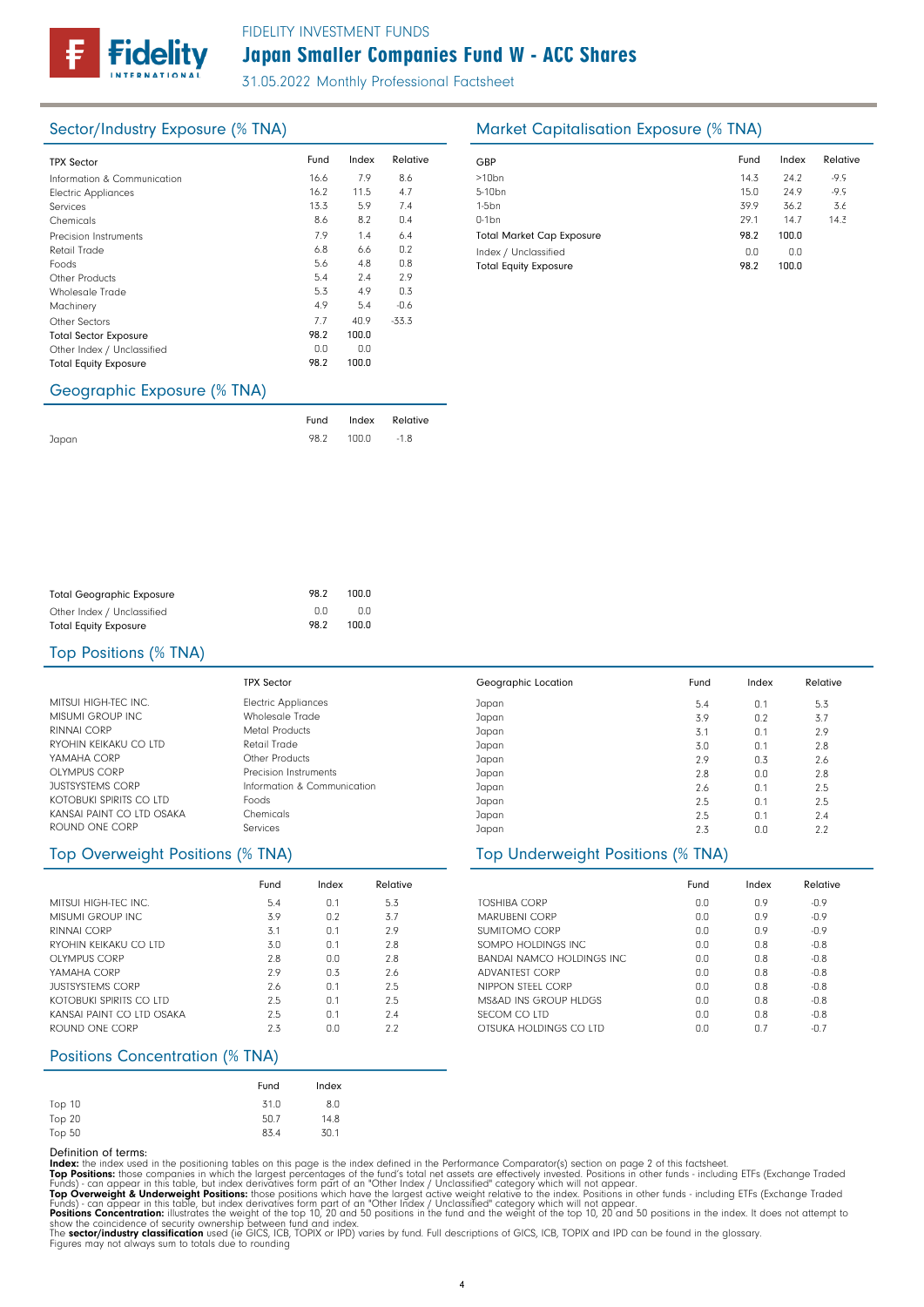

### **Attribution**

Performance attribution is produced in the currency shown below. For funds with multiple share classes, the attribution return reflects the aggregate performance across all the share classes. It may therefore deviate from the published return for a particular share class. When using the analysis for hedged share classes, please consider that the attribution is shown before the impact of hedging.

The contributions shown in the tables are before the impact of charges. If charges are applied, their effect is captured in the "Other" category in the tables and will also be reflected in the fund return.

All investments, including derivatives, linked to a particular issuing company have been combined to form a total percentage for each issuing company.

The sector/industry and geographic contribution tables (where relevant) display a maximum of eleven individual entries. Where applicable, only top five and bottom five are listed, with the remaining contribution shown in the "Other Sectors" or "Others" category.

| Currency of attribution       | UK Sterling (GBP) |
|-------------------------------|-------------------|
| One month relative return (%) | $-2.58$           |

### Position Contribution (%) 2 and 2 and 2 and 2 and 2 and 2 and 2 and 2 and 2 and 2 and 2 and 2 and 2 and 2 and 2 and 2 and 2 and 2 and 2 and 2 and 2 and 2 and 2 and 2 and 2 and 2 and 2 and 2 and 2 and 2 and 2 and 2 and 2 an

| <b>TOP CONTRIBUTORS</b>  | Average<br>Relative<br>Weight | Relative<br>Performance<br>Contribution | TOP DETRACTORS            | Average<br>Relative<br>Weight | Relative<br>Performance<br>Contribution |
|--------------------------|-------------------------------|-----------------------------------------|---------------------------|-------------------------------|-----------------------------------------|
| RYOHIN KFIKAKU CO LTD    | 2.6                           | 0.40                                    | <b>JUSTSYSTEMS CORP</b>   | 2.8                           | $-0.55$                                 |
| <b>OLYMPUS CORP</b>      | 2.7                           | 0.37                                    | MISUMI GROUP INC          | 3.8                           | $-0.50$                                 |
| <b>JGC HOLDINGS CORP</b> | 1.4                           | 0.27                                    | RAKSUL INC                | 1.6                           | $-0.44$                                 |
| C UYEMURA & CO LTD       | 1.2                           | 0.22                                    | SANSAN INC                | 1.7                           | $-0.36$                                 |
| NOJIMA CO LTD            | 2.0                           | 0.21                                    | UT GROUP CO LTD           | 1.6                           | $-0.33$                                 |
| <b>KITO CORP</b>         | 0.4                           | 0.16                                    | PLAID INC                 | 0.3                           | $-0.33$                                 |
| RINNAI CORP              | 2.6                           | 0.15                                    | KANSAI PAINT CO LTD OSAKA | 2.4                           | $-0.30$                                 |
| SHIMADZU CORP            | 1.7                           | 0.15                                    | DIP CORPORATION           | 2.1                           | $-0.28$                                 |
| NEXTONE INC              | 0.6                           | 0.14                                    | SHIFT INC                 | 0.8                           | $-0.24$                                 |
| YAMAHA CORP              | 2.5                           | 0.13                                    | <b>JMDC INC</b>           | 0.9                           | $-0.20$                                 |

Positions in other funds - including ETFs (Exchange Traded Funds) - can appear in this table, but index derivatives form part of an "Index / Unclassified" category which will appear in the table(s) below when relevant.

# Sector/Industry Contribution (%) 1 month

### CONTRIBUTIONS TO RELATIVE RETURN

| tpx Sector                  | Average<br>Relative<br>Weight | Security<br>Selection | Sector/<br>Selection | Total<br>Relative<br>Industry Contributi<br>on |
|-----------------------------|-------------------------------|-----------------------|----------------------|------------------------------------------------|
| Retail Trade                | $-0.2$                        | 0.75                  | 0.01                 | 0.76                                           |
| Precision Instruments       | 5.6                           | 0.46                  | 0.11                 | 0.57                                           |
| Construction                | $-2.5$                        | 0.28                  | 0.04                 | 0.32                                           |
| <b>Banks</b>                | $-3.5$                        | 0.00                  | 0.24                 | 0.24                                           |
| Land Transportation         | $-4.4$                        | 0.00                  | 0.13                 | 0.13                                           |
| Wholesale Trade             | 0.4                           | $-0.19$               | $-0.02$              | $-0.21$                                        |
| Marine Transportation       | $-1.5$                        | 0.00                  | $-0.28$              | $-0.28$                                        |
| Services                    | 7.8                           | 0.03                  | $-0.46$              | $-0.42$                                        |
| <b>Electric Appliances</b>  | 4.5                           | $-0.58$               | 0.15                 | $-0.44$                                        |
| Information & Communication | 10.3                          | $-2.30$               | $-0.23$              | $-2.53$                                        |
| Other Sectors               | $-18.1$                       | $-0.34$               | $-0.24$              | $-0.59$                                        |
| <b>Total Primary Assets</b> | $-1.6$                        | $-1.90$               | $-0.56$              | $-2.46$                                        |
| Other $*$                   | 1.6                           |                       |                      | $-0.13$                                        |
| <b>TOTAL</b>                | 0.0                           |                       |                      | $-2.58$                                        |

\*Other includes portfolio components not already listed such as cash, expenses and other miscellaneous items.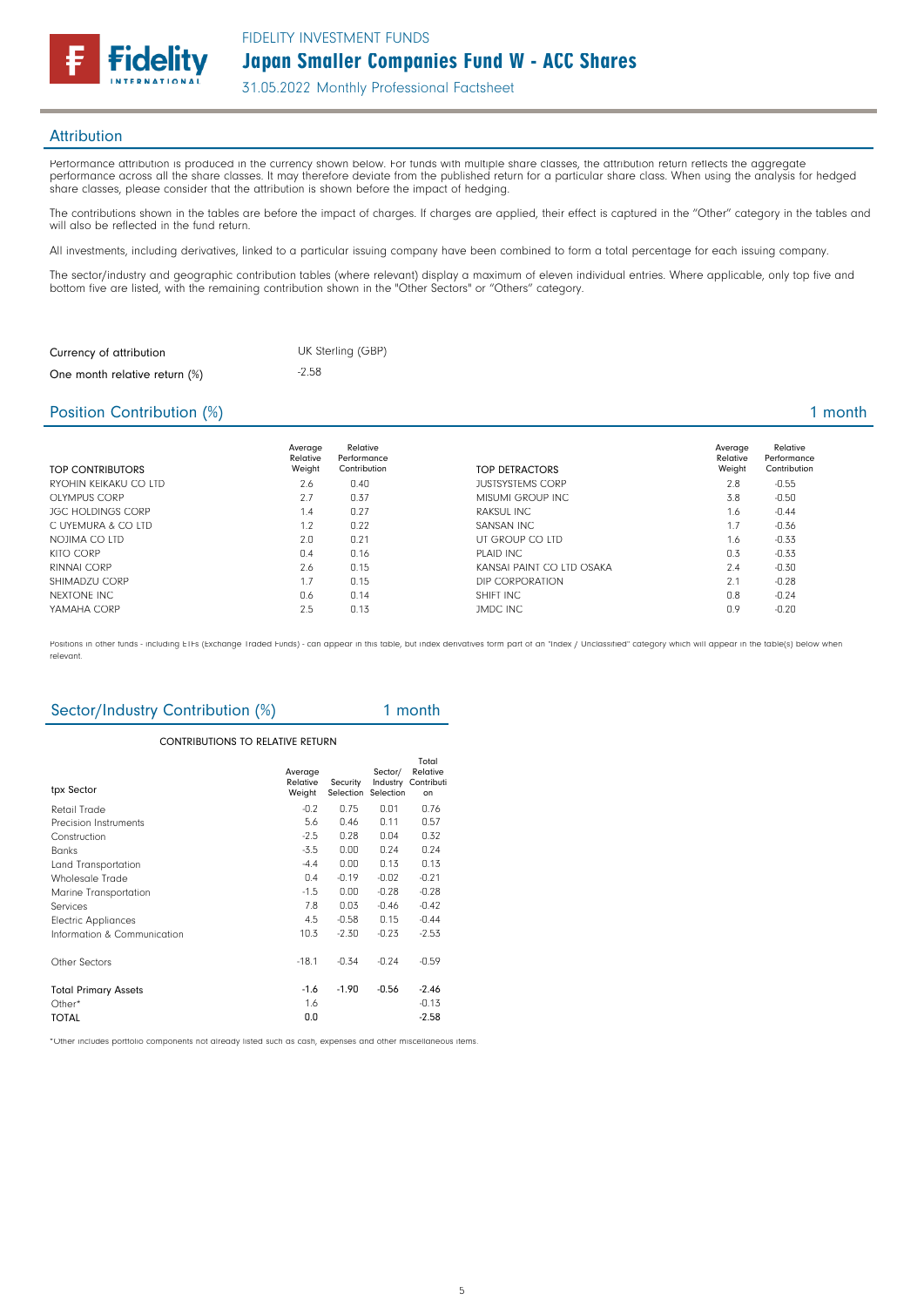

### ESG Metrics

The factsheet is a snapshot of the portfolio at the date indicated above. ESG ratings distribution may vary over time. Representation of this data is for informational purposes only. If<br>the SFDR classification is shown as website at www.fidelityinternational.com

### Sustainability Characteristics (31.05.2022)

|                                                       | Fund | Index |
|-------------------------------------------------------|------|-------|
| MSCI ESG Fund Rating (AAA-CCC)                        | А    | N/A   |
| Weighted Average Carbon Intensity (tCo2e/\$M Revenue) | 48.2 | 158.3 |
| Carbon Footprint (tCO2/\$M Invested)                  | 31   | 392.3 |
| <b>SEDR</b> Classification                            | N/A  | N/A   |

MSCI Ratings Distribution % (31.05.2022)



\*N/A will be displayed if there is no ESG data available for the fund/index or if the coverage of underlying securities is under 50%. \*NR - Not rated

### Glossary

MSCI ESG Fund Rating: This shows the funds ESG rating based on the Quality Scores given to the fund by MSCI. This ranges from AAA, AA (Leader), A, BBB, BB (Average) to B, CCC

(Laggard).<br>**Weighted Average Carbon Intensity**: is calculated as the sum of each portfolio weight multiplied by the Co2e per \$M of Revenue of each holding. This metric provides a snapshot o

the fund's exposure to carbon-intensive companies and includes scope 1 and scope 2 carbon emissions.<br>**Carbon Footprint**: Provides a normalized snapshot of the funds contribution to carbon emissions.<br>**SFDR Classification:** and are products with ESG objectives. Article 8 funds focus on promoting ESG characteristics and this must be a primary focus of the product. Article 6 funds integrate sustainability<br>risks into investment analysis and deci

### Disclaimer

ESG Rating Source: ©2022 MSCI ESG Research LLC. Reproduced by permission, no further distribution. MSCI ESG Research LLC and its affiliates (the "ESG Parties"), obtain information<br>from sources they consider reliable, none

reported. SFDR Classification is assigned by Fidelity in line with the EU Sustainable Financial Disclosure Regulation.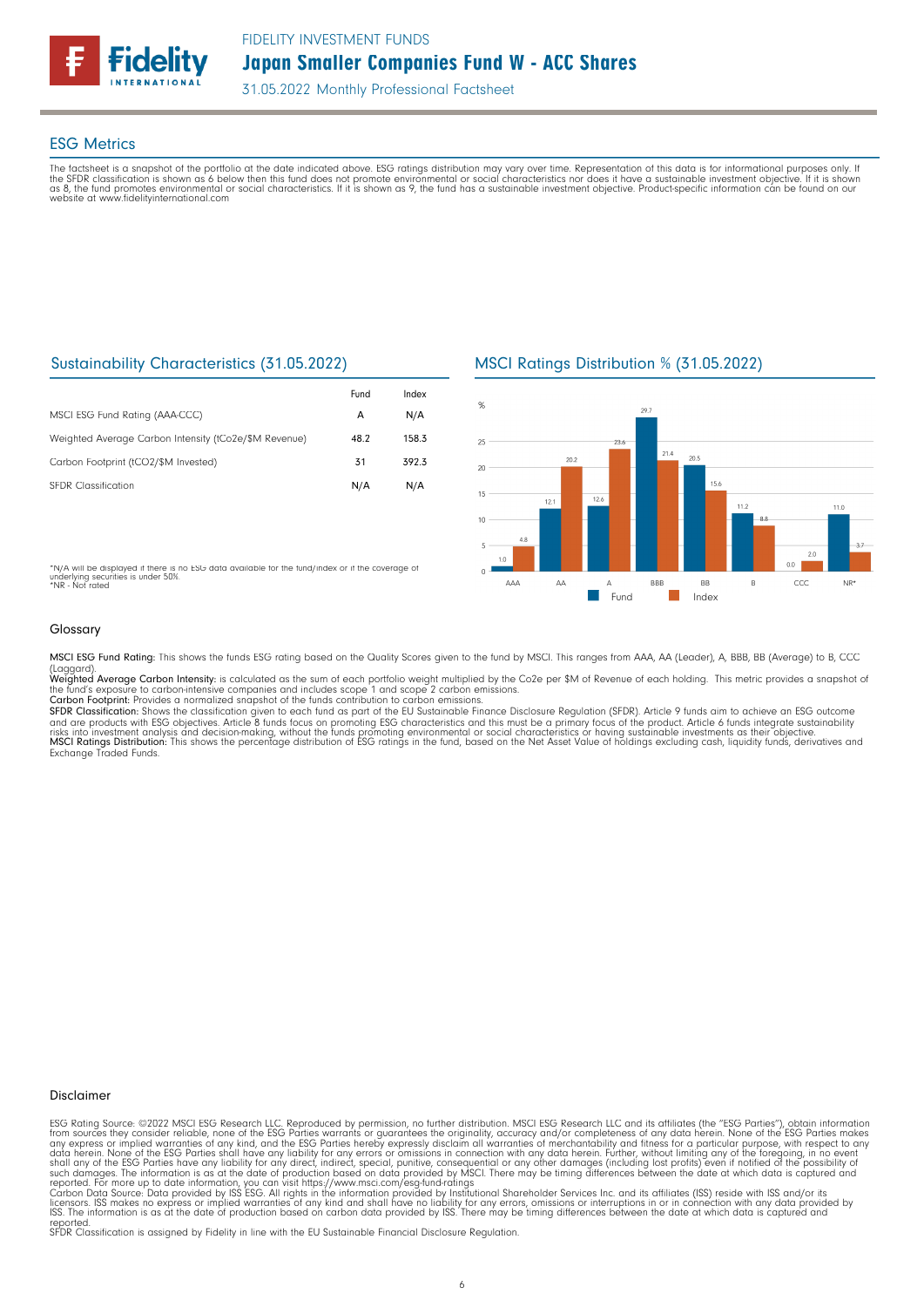### Glossary / additional notes

**Fidelity** 

### Volatility & Risk

**Annualised volatility:** a measure of how variable returns for a fund or comparative market index have been around their historical average (also known as "standard deviation"). Two funds may<br>produce the same return over a calculation is the standard deviation of 36 monthly returns presented as an annualised number. Volatility for funds and indices are calculated independently of each other

**Relative volatility:** a ratio calculated by comparing the annualised volatility of a fund to the annualised volatility of a comparative market index. A value greater than 1 indicates the fund has been<br>more volatile than t measure of 0.8 would mean the fund has been 20% less volatile than the index.

**Sharpe ratio:** a measure of a fund's risk-adjusted performance, taking into account the return on a risk-free investment. The ratio allows an investor to assess whether the fund is generating adequate the tund is generati

Annualised alpha: the difference between a fund's expected return (based on its beta) and the fund's actual return. A fund with a positive alpha has delivered more return than would be expected given its beta

**Beta:** a measure of a fund's sensitivity to market movements (as represented by a market index). The beta of the market is 1.00 by definition. A beta of 1.10 shows that the fund could be expected to<br>perform 10% better tha perform 15% worse than the market return during up markets and 15% better during down markets.

**Annualised tracking error:** a measure showing how closely a tund tollows the index to which it is being compared. It is the standard deviation of the fund's excess returns. The higher the fund's<br>tracking error, the higher

**Information ratio:** a measure ot a tund's eftectiveness in generating excess return for the level of risk taken. An information ratio of U.5 shows the fund has delivered an annualised excess return<br>equivalent to half the

Rº: a measure representing the degree to which a fund's return can be explained by the returns of a comparative market index. A value of 1 signifies the fund and index are perfectly correlated. A<br>measure of 0.5 means only correlation between fund and index).

**Ongoing charges** figure represents the charges taken from the fund over a year. It is calculated at the fund's financial year end and may vary from year to year. For classes of funds with fixed ongoing charges figure repr

For more information about charges (including details of the fund's financial year end), please consult the charges section in the most recent Prospectus.

**Historic yield**<br>The historic yield for a fund is based on its dividends declared over the preceding 12 months. It is calculated by summing the dividend rates declared in that period, divided by the price as at the date of publication. Declared dividends may not be confirmed and may be subject to change. Where 12 months of declared dividend data does not exist a historic yield will not be published.

### Sector/industry classification

GICS: The Global Industry Classification Standard is a taxonomy mainly used across MSCI and S&P indices in which each company is assigned by its principal business activity to one of 11 sectors, 24 industry groups, 69 industries and 158 sub-industries. More information is available at http://www.msci.com/gics

**ICB:** The Industry Classitication Benchmark is a taxonomy mainly used across FTSE Russell indices in which each company is assigned by its principal business activity to one of 11 industries, 20<br>supersectors, 45 sectors a

TOPIX: Tokyo stock Price Index, commonly known as TOPIX, is a stock market index for the Tokyo Stock Exchange (TSE) in Japan, tracking all domestic companies of the exchange's First Section. It is calculated and published by the TSE.

**IPD** means the Investment Property Databank who are a provider of performance analysis and benchmarking services for investors in real estate. IPD UK Pooled Property Funds Index - All Balanced<br>Funds is a component of the

### Independent Assessment

**Scope Fund Rating:** The rating measures how well a fund has balanced risk and reward relative to its peers. The rating is based solely on performance for funds with a five year track record. Funds<br>with a shorter history a and  $E = poor$ 

**Morningstar Star Rating for Funds:** The rating measures how well a tund has balanced risk and reward relative to its peers. Star ratings are strictly based on past performance and Morningstar<br>suggests investors use them t

**Primary share class:** is identified by Morningstar when the analysis calls for only one share class per fund to be in the peer group. It is the share class Morningstar recommends as the best proxy for the best proxy for c for the fund will have its own primary share class.

Portfolio Turnover Rate (PTR) and Portfolio Turnover Cost (PTC), where shown: SRDII does not define a methodology for these values; ours is as follows: PTR = (purchases of securities + sales of<br>securities) minus (subscript minus implicit costs.